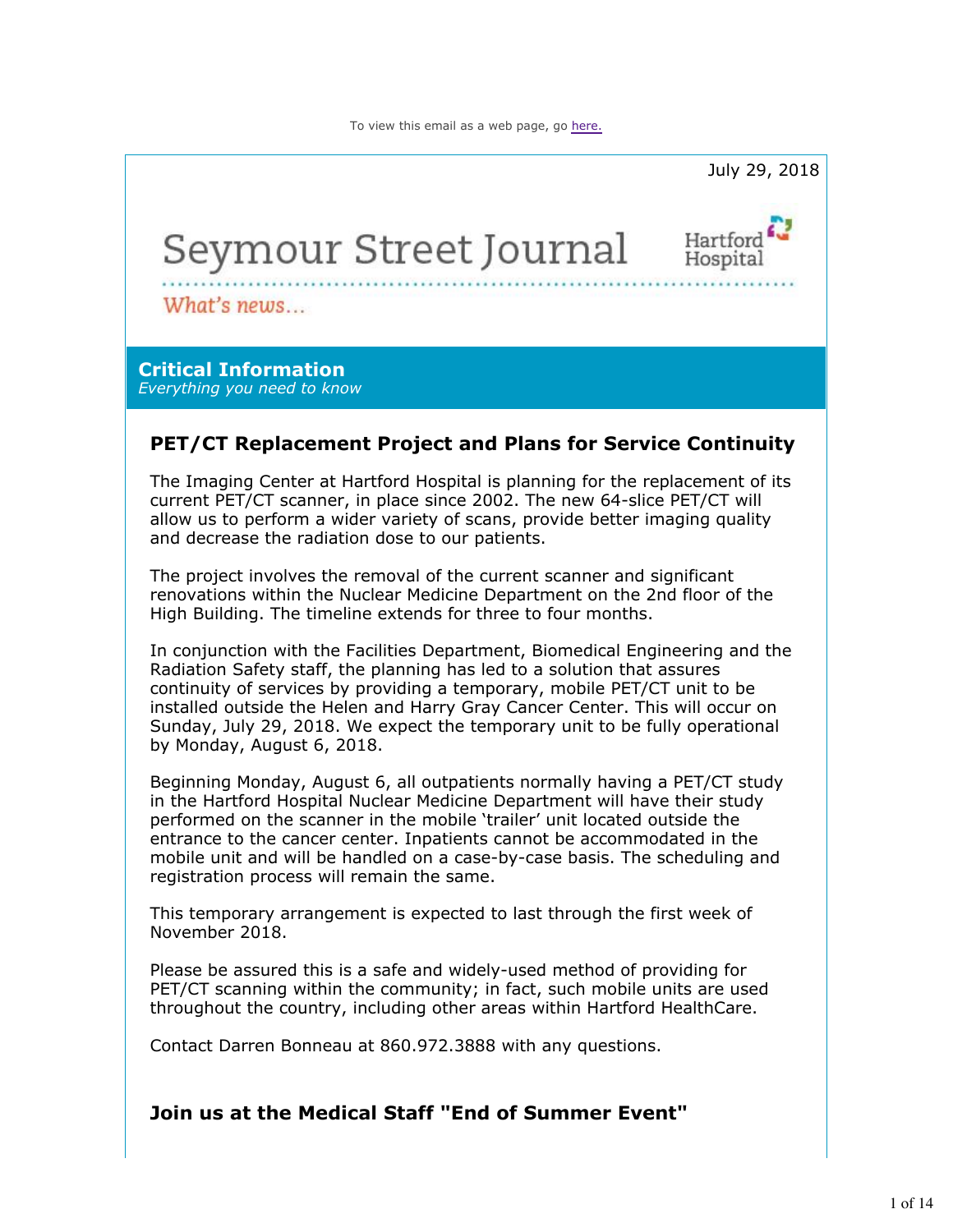*September 21 from 6 to 9 p.m., New Britain Museum of American Art, 56 Lexington Street, New Britain*

Join your colleagues from the Hartford Hospital Medical Staff on Friday, September 21, for an amazing evening at the New Britain Museum of American Art.

You and your guest are invited to join the Officers and other members of the Hartford Hospital Medical Staff for this special evening as a unique opportunity for members of the Medical Staff to socialize and enjoy each other's company.

You will have exclusive admission to the gallery spaces including the works of Howard Pyle, Frederic Rodrigo Gruger, N. C. Wyeth and Norman Rockwell, to name a few.

The evening will feature appetizers, small plates bursting with bold flavors and sweet endings as well as wine, beer and other beverages brought to you by Riverhouse Catering.

The cost is \$50 per person. To reserve your space:

- by credit card, call Cathleen Aquino at 860.972.6167
- by check, drop off at 85 Jefferson Street, JB 114, or mail to Medical Staff Office, Hartford Hospital, 80 Seymour Street, PO Box 5037, Hartford, CT, 06102-5037.

Please respond by September 7.

#### **Hartford Hospital Leaders Host New Provider Welcome Reception**

Hartford Region President Bimal Patel and other Hartford Hospital leaders hosted a welcome reception for new providers on July 19, 2018.

The event, held at the Hartford HealthCare Bone & Joint Institute at Hartford Hospital, offered an opportunity for the executive leadership team to have indepth conversations with each new physician in attendance and listen to their feedback about practicing medicine.

New physicians were able to learn about the campus and the HHC system. The doctors in attendance were also invited to engage with leaders about what can be done to make them feel welcome and supported.

### **In Memoriam: Dr. Bruce F. Bower**

Dr. Bruce F. Bower passed away peacefully at the age of 84 after a long battle with the Lewy Body variant of Alzheimer's disease in his home in Needham on July 6, 2018 surrounded by his loving family.

Dr. Bower graduated from Vanderbilt University in 1954 and received his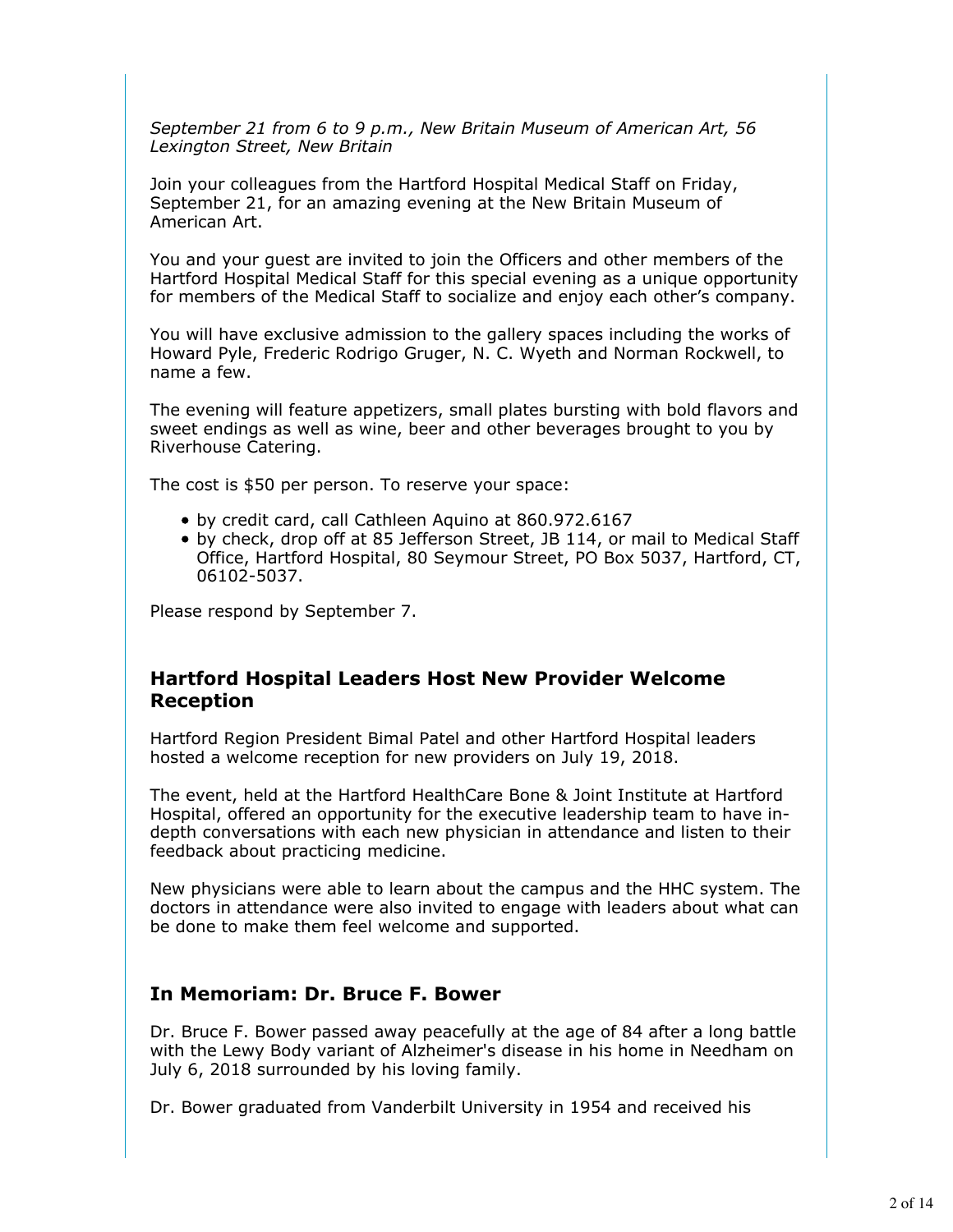medical degree from The Johns Hopkins School of Medicine in 1958. Following his internship and residency at Peter Bent Brigham Hospital in 1960, he did his post graduate work at the National Institute of Health in Kidney and Electrolyte Metabolism and then moved to San Francisco where he studied Clinical Endocrinology at the University of California. In 1965, he moved back to Boston where he completed a senior residency in Internal Medicine at Massachusetts General Hospital and began private practice in Endocrinology at Hartford Hospital.

He served as chief of the Diabetes & Endocrinology Division at Hartford Hospital from 1975 to 2002 and taught at the University of Connecticut School of Medicine from 1986 to 2004. He authored numerous articles for national medical journals and received awards for his medical expertise and patient care. He was awarded Distinction in Clinical Endocrinology from the American Association Clinical Endocrinology in 2004 and Distinguished Clinician from the American Diabetes Association in 2000. In addition to his vast clinical expertise, he was a loving husband and devoted father.

A luncheon will be held on September 29, 2018, at The Hartford Golf Club in West Hartford to celebrate his life. Remembrances can be sent to Betsy Bower at 865 Central Ave., B-404, Needham, Mass., 02492.

Back to Top

**Noteworthy and New** *Announcements, news and information*

#### **Bimal Patel Shares Hartford Hospital Pride with Community Leaders**

At recent gatherings of the Metro Hartford Alliance and Leadership Greater Hartford, President Bimal Patel delivered remarks about Hartford Hospital's unique role as both a quaternary care hospital to the region and community hospital to the City of Hartford. He also shared news of the hospital's recent growth initiatives and economic impact. In 2018, Hartford Hospital will have a direct impact of more than \$2 billion on the state and local economy.

In early June, Bimal welcomed Leadership Greater Hartford to the world-class Bone & Joint Institute and introduced them to all the services and expertise the facility has to offer. He described Hartford HealthCare's approach to integrated care delivery and explained how the organization is working to become the most trusted for personalized care in the northeast and beyond.

#### **2019 Black & Red to Benefit Brownstone Ambulatory Care Services**

The Brownstone Ambulatory Care Services will be the 2019 beneficiary of Hartford Hospital's annual gala, the Black & Red. The program will be recognized at the event for their longstanding commitment to serving the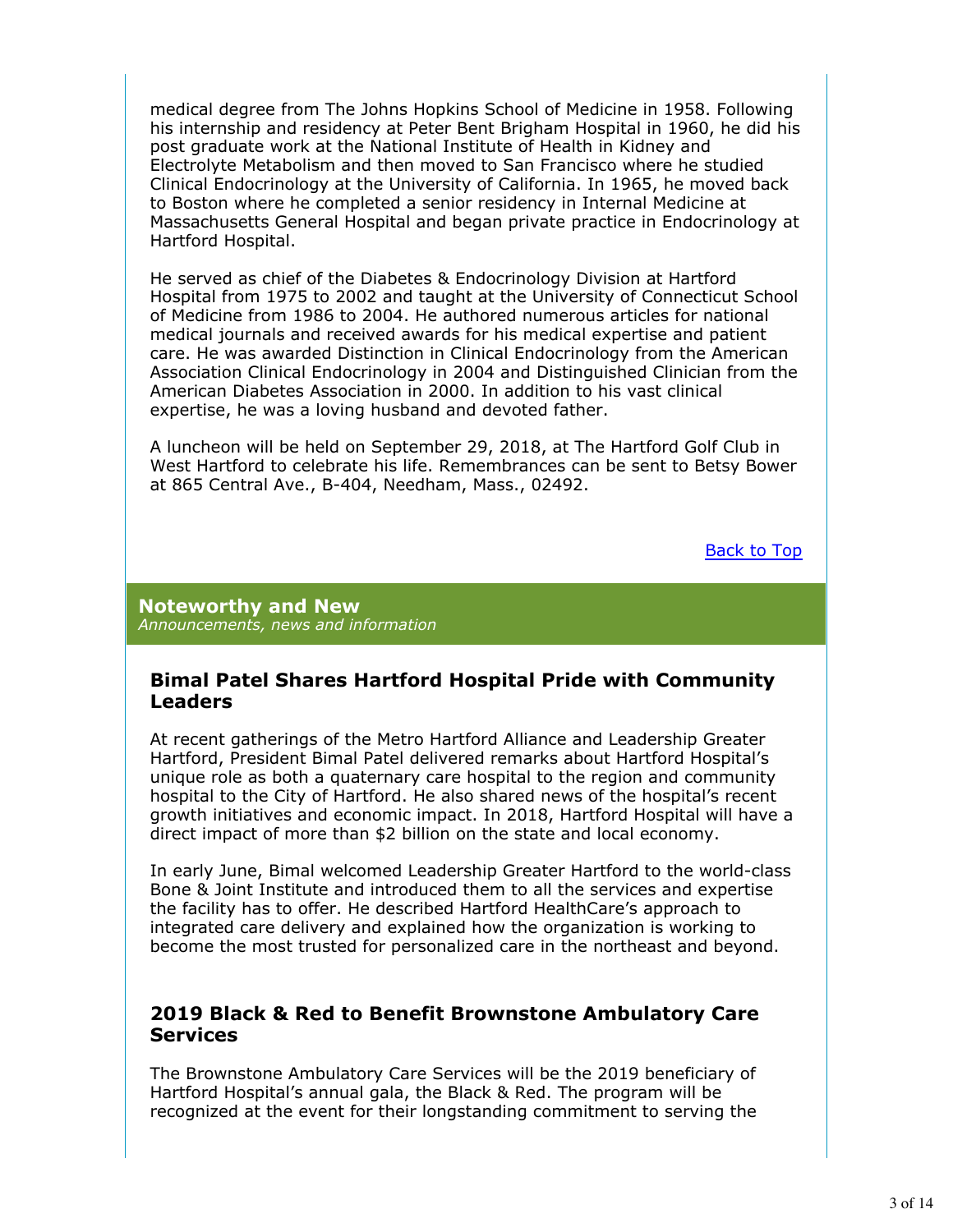most vulnerable in our community. The Black & Red will be held on Saturday, January 26, 2019, and will feature entertainment by singer, songwriter and actress Cyndi Lauper.

Tickets for the hospital's signature fundraiser will go on sale in the coming months. For information on how to sponsor the Black & Red, contact Carla Burgess, director of development, at carla.burgess@hhchealth.org or 860.972.1932. For event updates, visit giving.harthosp.org/blackandred.

# **Goal: Zero Prostate Cancer**

Hartford HealthCare hosted the Zero Prostate Cancer 5K Walk/Run at Dunkin' Donuts Park in Hartford Saturday, June 30. It's the second year the largest national men's health event occurred in Connecticut. Hartford HealthCare's Tallwood Urology & Kidney Institute was the host sponsor and the HHC Cancer Institute was the presenting sponsor.

### **Transplant Center Honored with National Kidney Registry Award**

The Hartford Hospital Transplant Center received the 2018 National Kidney Registry Excellence in Teamwork Award. The Excellence in Teamwork Award goes to National Kidney Registry (NKR) member centers that demonstrate excellence in working together to complete a complex kidney swap.

Hartford Hospital worked with nine other centers to complete one of the most challenging swaps of the past year, which involved 18 surgeries and ultimately resulted in nine life-saving transplants.

This award was presented during the annual NKR Season of Miracles Awards Gala on June 28 at the legendary Rainbow Room in New York City.

# **Milestone Achievement in Stroke Care**

Hartford Hospital has received the American Heart Association/American Stroke Association's Get With The Guidelines®-Stroke Gold Plus Achievement Award with a Target: Stroke Honor Roll Elite Plus designation for the second year in a row.

The Elite Plus award is the highest designation available and recognizes the team, under the leadership of Dr. Mark Alberts and Dr. Amre Nouh, for using the most up-to-date evidence-based treatment guidelines to improve patient care and outcomes.

Back to Top

**Recognizing Excellence** *Awards, accolades and achievements*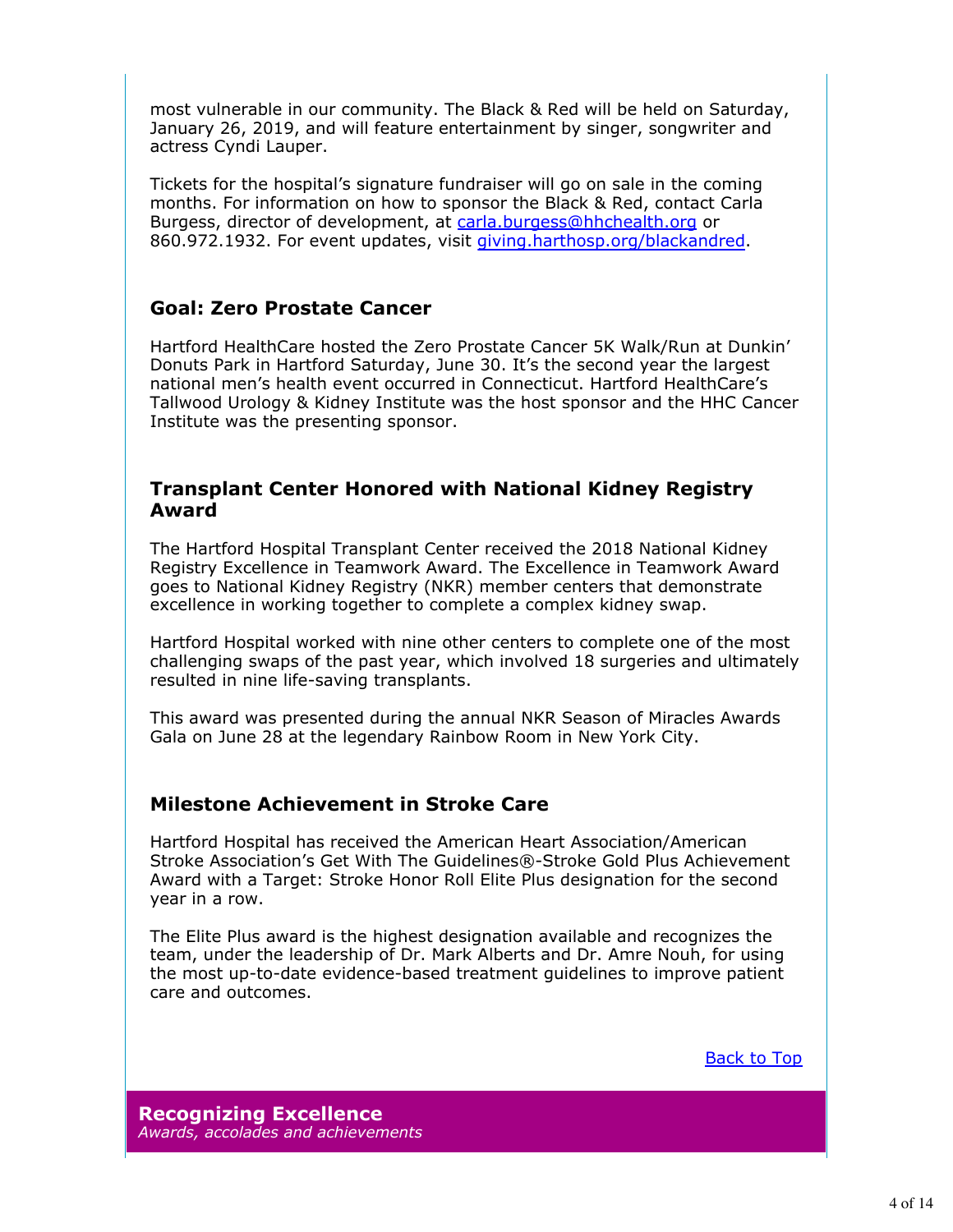# **Adam Steinberg Named Regional Medical Director of Quality**

Adam Steinberg, DO, FACOG, FACS, began work as Hartford HealthCare Regional Medical Director of Quality for the Hartford Region on July 9, 2018. In this role, Dr. Steinberg is responsible for overseeing physician leaders in the development and implementation of quality and patient safety initiatives across the organization. He will work collaboratively with the medical staff, senior management, nursing staff, other employees, board members, and patients to instill a culture whereby everyone at Hartford Hospital will take a proactive role in improving quality and safety.

Prior to this role, Dr. Steinberg spent 10 years in the Division of Urogynecology at Hartford Hospital as a well-respected urogynecologist. He earned his Doctorate degree from Philadelphia College of Osteopathic Medicine and went on to complete his training at the University of Medicine and Dentistry of New Jersey Robert Wood Johnson Medical School at Camden Cooper University Hospital. He is currently attending the Heller School for Social Policy and Management at Brandeis University in Waltham, Mass, for his Executive MBA.

Dr. Steinberg will report to Dr. Ajay Kumar, regional vice president of medical affairs for the Hartford region, and can be reached at 860.671.5161.

### **Bone & Joint Institute Welcomes Ted Blaine as New Physician-in-Chief**

The Hartford HealthCare Bone & Joint Institute welcomed its new physician-inchief, Dr. Theodore A. Blaine, at a reception during the Travelers Championship at the TPC River Highlands in June.

Dr. Blaine is recognized nationally and internationally for his expertise in orthopedics. He completed his medical school training at UCONN, postdoctoral training at Brown and Yale, and an orthopedic surgery residency and fellowship in orthopedic research at the University of Rochester. He went on to complete a fellowship in Shoulder and Elbow/Sports Medicine at Columbia University and served as a visiting fellow in Elbow Surgery at the Mayo Clinic.

"The Bone & Joint Institute is growing at a rapid pace with the recent opening of two new operating rooms and a dozen new inpatient rooms," said Bimal Patel, president of the Hartford Region and senior vice president of Hartford HealthCare. "As both a renowned physician and distinguished leader, Dr. Blaine is the perfect person to lead during this time of tremendous opportunity."

Dr. Blaine currently performs the highest volume of shoulder replacement operations in Connecticut and has an excellent reputation for quality outcomes in these surgeries. He has received numerous postgraduate honors and teaching awards and has been recognized as one of the Best Doctors in America.

# **Courtland Lewis Honored in Fond Farewell**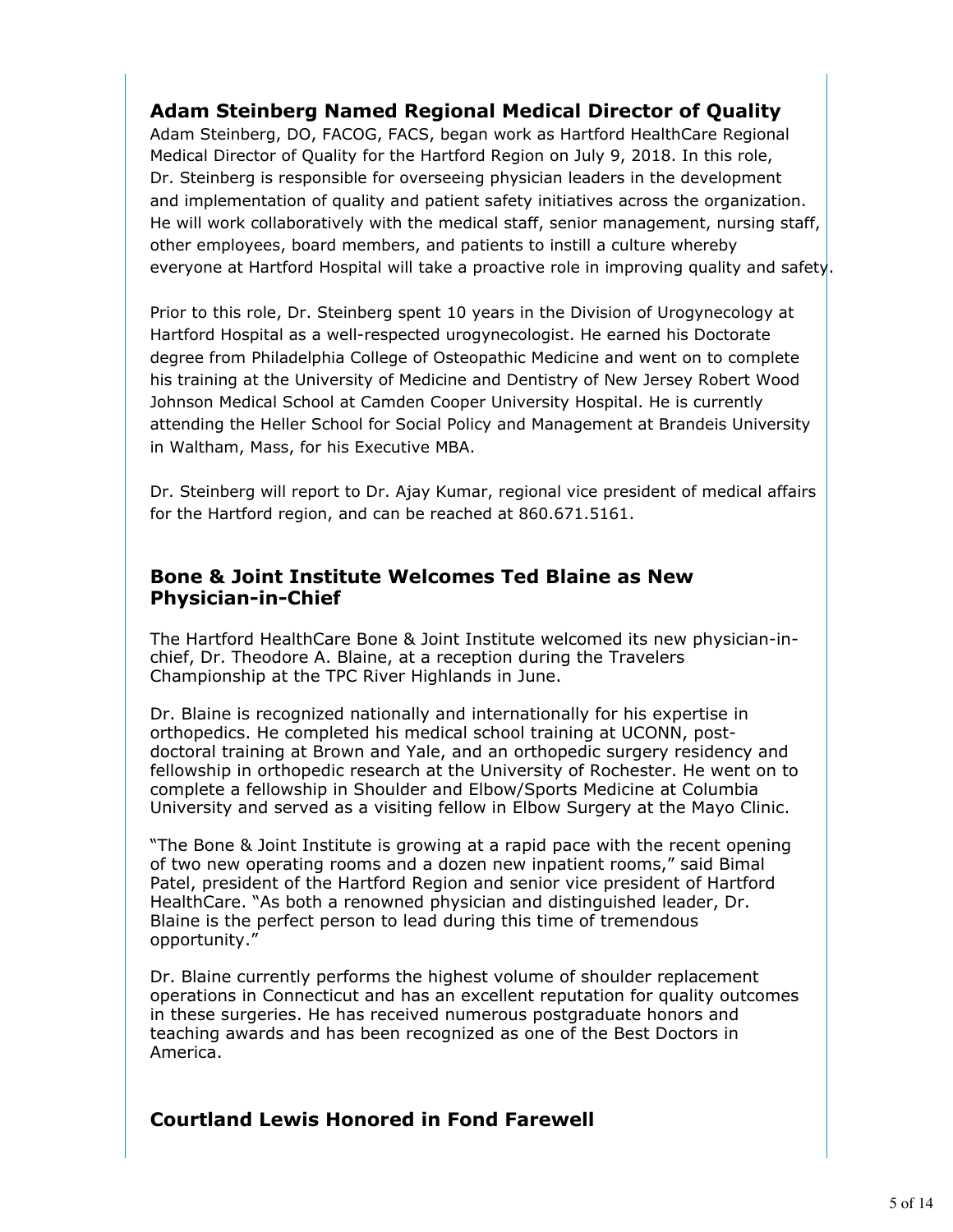Dr. Courtland Lewis retired from his role as physician-in-chief of the Hartford Healthcare Bone & Joint Institute last month, ending his term as the inaugural leader of Connecticut's only hospital dedicated exclusively to orthopedics.

Lewis, who joined the Medical Staff in 1990 and assumed a leadership position in 2013, played a key role in the institute's move to its new state-of-the-art hospital. He oversaw a period of 48 percent year-over-year growth in joint replacement surgeries and a nearly 30-point improvement in patient experience scores.

Dr. Lewis was honored in a retirement reception in June by leaders from across Hartford Hospital and Hartford HealthCare.

"We owe a debt of gratitude to Dr. Lewis for his leadership at the dawn of the Bone & Joint Institute," said Bimal Patel. "He was there through it all and made the Institute a success from the moment the doors opened. He has never wavered in his dedication to our mission: ensuring that our team delivers the safest, highest quality care to our patients."

Reflecting on his tenure during the Institute's first birthday celebration, Dr. Lewis said, "Opening a new hospital was pretty complicated and I'm proud of the more than 200 people who persevered and put it all together."

#### **John Santopietro Named Physician-in-Chief of HHC Behavioral Health Network**

John Santopietro, MD, DFAPA, has been named Hartford HealthCare Behavioral Health Network's first Physician-in-Chief. Dr. Santopietro will also be a Senior Vice President for Hartford HealthCare and will report to Jeff Flaks beginning October 1.

In this role, Dr. Santopietro will build on the groundbreaking work of Harold (Hank) Schwartz, MD, Psychiatrist-in-Chief for the Institute of Living (IOL) and Vice President of Behavioral Health. As previously announced, Dr. Schwartz will step down from his leadership roles on September 30. He will remain parttime as Psychiatrist-in-Chief Emeritus at the IOL.

Dr. Santopietro most recently has been President and Medical Director of Silver Hill Hospital in New Canaan, Conn. Silver Hill is a nationally recognized, 124-bed hospital for the treatment of psychiatric and addictive disorders. Previously, he was Chief Clinical Officer for Behavioral Health and Chairman of the Department of Psychiatry at Carolinas HealthCare System in Charlotte, N.C., one of the nation's largest not-for-profit healthcare systems.

He has also served as medical director for Outpatient Psychiatry at Middlesex and Day Kimball hospitals and at Ingraham Inc., a nonprofit mental-health agency in Portland, Maine.

Dr. Santopietro has a career-long track record of leadership that promotes and embraces servant-leadership, feedback and quality improvement based on standard work. In other words, he is a great fit for our H3W culture. He views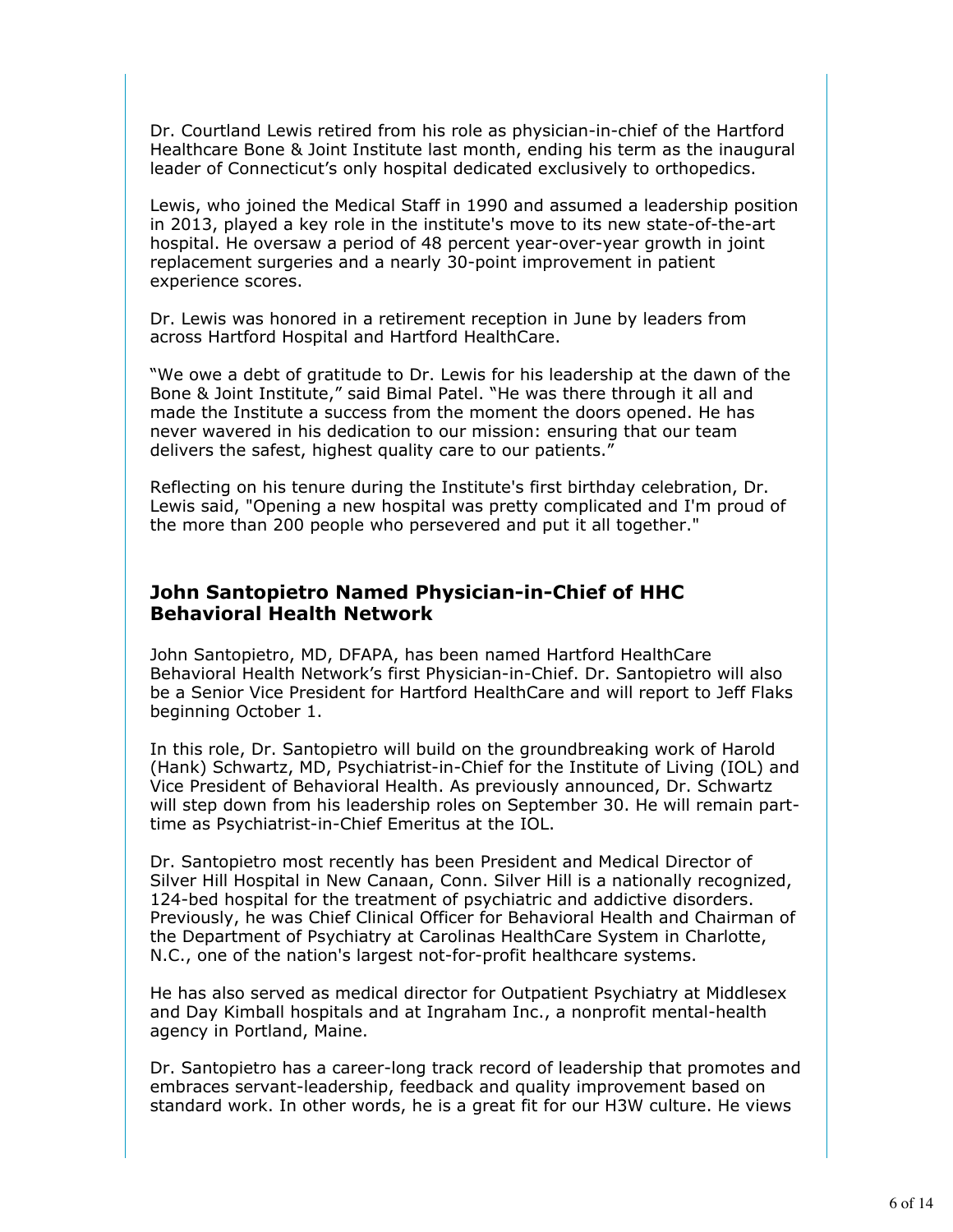his role with HHC as an opportunity to answer a call to rejoin people on the front lines of public health and community psychiatry — truly passion-driven work.

Working with Pat Rehmer, HHC Senior Vice President and President of the Behavioral Health Network, and her leadership team, he will focus on removing variation and improving quality wherever we serve the behavioral health needs of patients and families.

A Yale University graduate, Dr. Santopietro earned his MD at Northwestern University Medical School, completed an internship and residency in psychiatry at Cambridge (Mass.) Hospital and a fellowship at the Austen Riggs Center in Stockbridge, Mass., annually ranked among the top psychiatric hospitals in the country by U.S. News & World Report. A member of a number of professional organizations, he has published and lectured extensively, especially on the use of technology to enhance the delivery of behavioral health services.

### **Patricia DeFusco Named Director of HHC Cancer Institute Breast Program**

Patricia A. DeFusco, MD, will assume the role of director of the Hartford HealthCare Cancer Institute Breast Program on October 1, 2018. In this role, Dr. DeFusco will help further our ambitious vision of building the region's most comprehensive breast program that provides patients with compassionate care coordinated among a team of specialists and access to the latest therapies.

Dr. DeFusco - whose commitment to personalized, compassionate patient care was recognized by the Malta House of Care with its Wonder Woman Award in 2013 - has led the system's Breast Disease Management Team since its implementation five years ago. She has guided the development of breast standards of care across the Cancer Institute, promoted clinical research and established a strong relationship with Memorial Sloan Kettering Cancer Center clinicians. Such extensive experience will be a tremendous asset in her new position.

Dr. DeFusco has been a senior attending physician at Hartford Hospital for almost three decades while in private practice at Starling Physicians. She earned her medical degree from Boston University School of Medicine, completed a residency in internal medicine and a fellowship in advanced internal medicine, both at Hartford Hospital, before completing a fellowship in medical oncology at the Mayo Clinic.

Dr. DeFusco serves as a clinical instructor at the University of Connecticut School of Medicine. Since 1989, she has served as the principal investigator (PI) of the National Surgical Adjuvant Breast and Bowel Project (NSABP) and continues in the role of corresponding PI for NRG Oncology. She was also the PI for the nine-hospital Connecticut Task Force which participated in the pivotal NSABP Prevention Trial and the follow-up NSABP STAR trial. She served on the NSABP Board of Directors from 2005-2009 and is currently a member of the NRG Human Research Committee.

Dr. DeFusco will leave practice at Starling Physicians in mid-September but will continue to see patients as a member of the Hartford HealthCare Medical Group in Avon and the soon-to-be-opened health center at 376 Tolland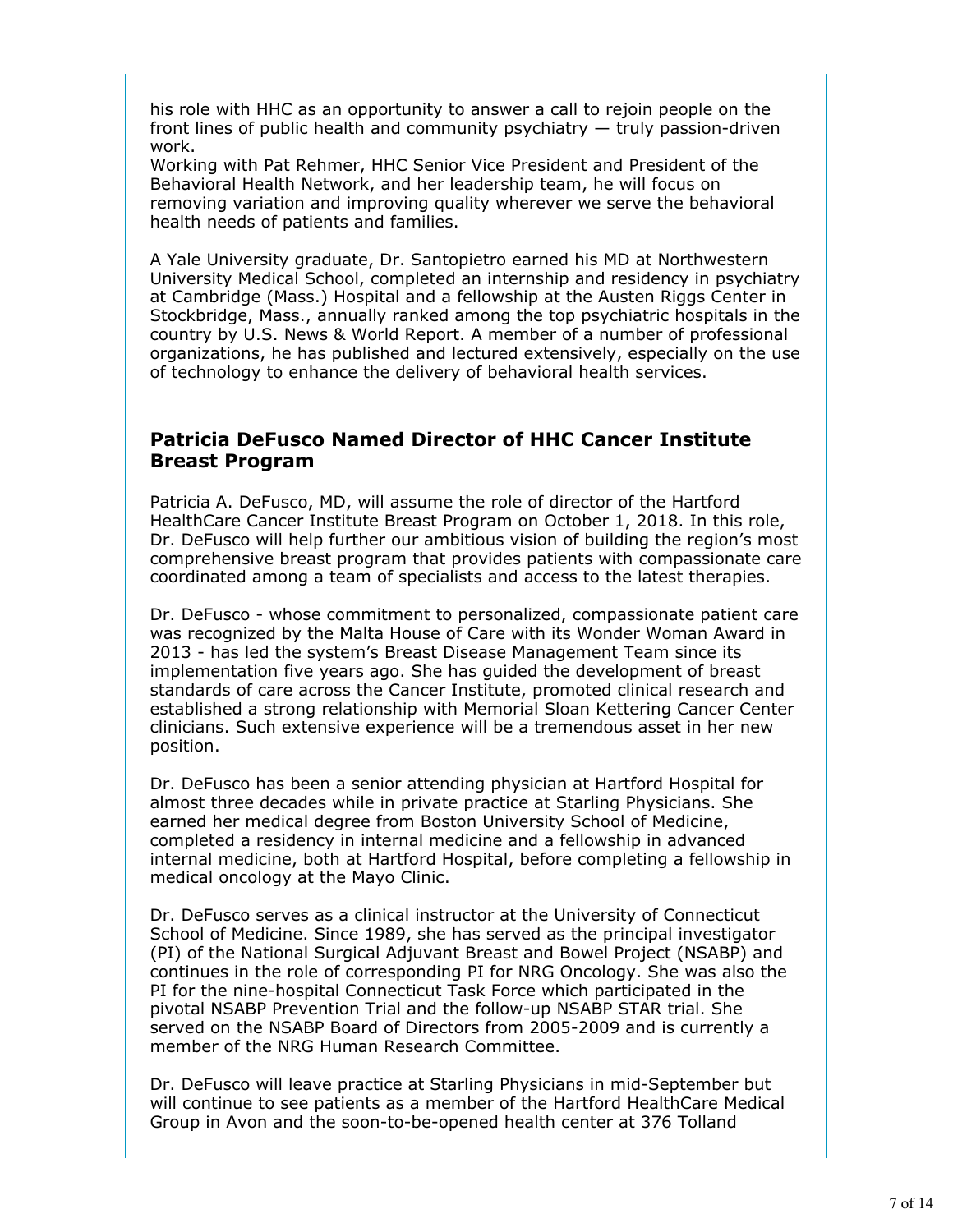Turnpike, Manchester. For questions about new referrals or to transfer care to Dr. DeFusco's new practice, please call 860.972.8800.

# **In Brief**

**Dr. Paul D. Thompson** and **Dr. Antonio Fernandez** were faculty members at the American College of Cardiology's Sports Cardiology Summit in Park City Utah from June 23 to 26, 2018. Drs. Thompson and Fernandez discussed managing coronary disease in middle-aged athletes. Dr. Thompson lectured on managing hypertension and hyperlipidemia in the same population.

# **Welcome New Providers to Hartford Hospital**

Please visit https://hartfordhospital.org/find-a-doctor for more information on these and other providers.

# **Physicians**

| Joseph Horvath, DO              | Psychiatry                    |  |
|---------------------------------|-------------------------------|--|
| Caleb Wasser, DO                | Pediatrics                    |  |
| Laura Black, MD                 | <b>Internal Medicine</b>      |  |
| David Blonder, MD               | Radiology                     |  |
| Alexandra Channing, MD          | Pediatric Cardiology          |  |
| Christine Cumarasamy, MDUrology |                               |  |
| Camelia Lawrence, MD            | Surgery                       |  |
| Robyn Matloff, MD               | Pediatric Nephrology          |  |
| Jignesh Modi, MD                | Interventional Neuroradiology |  |
| Kwesi Ntiforo, MD               | <b>Hospital Medicine</b>      |  |
| Alaina Pyle, MD                 | Neonatology                   |  |
| Elisabeth Sappenfield, MD       | Urogynecology                 |  |
| Alice Shea, MD                  | Radiology                     |  |
| Arun Uthayashankar, MD          | Anesthesiology                |  |
| Chantale Vante, MD              | <b>Hospital Medicine</b>      |  |
| Daniel Witmer, MD               | Orthopedics                   |  |
|                                 |                               |  |

# **Allied Health**

| Juyeon Chung, PA-C     | Cardiac Surgery                    |
|------------------------|------------------------------------|
| Jessica Colburn, PA-C  | <b>Vascular Surgery</b>            |
| Susan Cullen, APRN     | Psychiatry                         |
| Susan Erwin, APRN      | Anesthesiology / Pain Management   |
| Mary Geiser, PA-C      | Surgery                            |
| Agatha Giliberto, APRN | Cardiology                         |
| Kathleen Hazel, CNM    | <b>Obstetrics &amp; Gynecology</b> |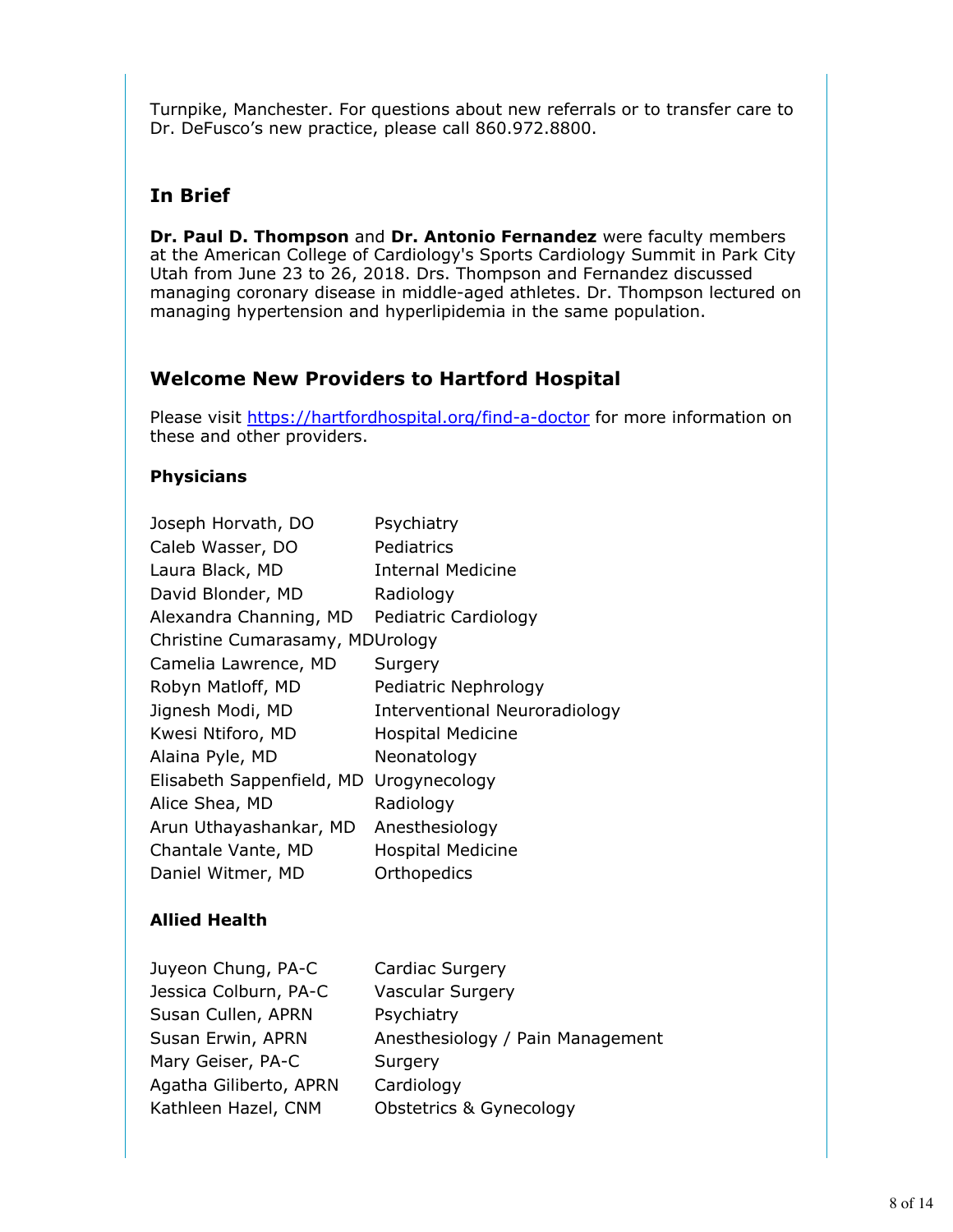Tina Hinchey, APRN Psychology Kelsey West, PA-C Trauma Surgery

Back to Top

#### **Coming Up** *Education and events*

### **September 4 Ribbon-Cutting Ceremony for the new Hartford Hospital Inpatient Rehabilitation Unit**

Conklin Building, 6th Floor 5:30 to 7 p.m. (remarks will begin at 5:45 p.m.)

Join us for tours and refreshments as we unveil a brand new unit dedicated to providing specialized physical, occupational and speech therapy. This added service along our continuum will help patients return home faster and healthier to their most optimal quality of life following an illness or injury.

# **September 21 End of Summer Event**

New Britain Museum of American Art 6 to 9 p.m.

Join the Medical Staff Officers and your colleagues from the Hartford Hospital Medical Staff for a unique opportunity to socialize and enjoy each other's company. More details to follow!

# **September 23**

#### **A Review to Renew: Addressing the State Mandated CMEs for CT Medical License Renewal for Physicians and APRNs (Part Two)**

Hospital of Central Connecticut, Lecture Rooms 1 and 2 7:30 a.m. to Noon

The next session of our CME series addressing the State of Connecticut required education for physician and APRN license renewal is Sunday, September 23, 2018, from 7:30 a.m. to noon, at HOCC. Providers must take these classes once every six years. Topics will include:

- Sexual Assault and the Forensic Examination
- Opioids and Pain Management
- PTSD and Substance Abuse in Veterans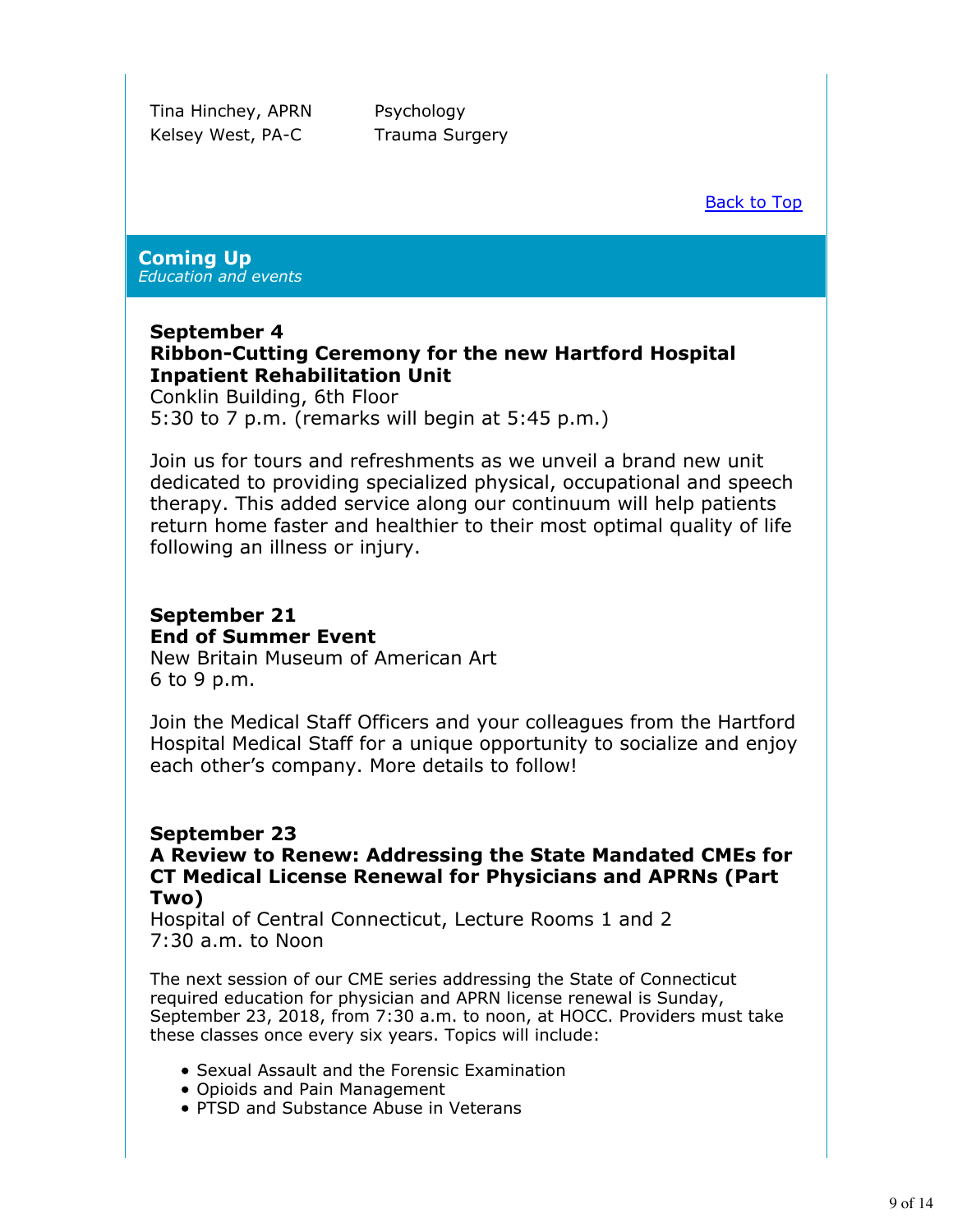Depression and Suicide in Veterans

Space is limited and registration is required using the following steps:

- 1. Log in to your CME account here. (If you don't have an account, use the same link and click "Create Account")
- 2. Choose "View Upcoming Events"
- 3. Register and pay for each day separately. Fee per day is \$15 for HHC Privileged Providers and \$20 for non-HHC Privileged Providers

Please contact ContinuingEd@HHCHealth.org with any questions.

# **September 25**

### **13th Annual Interdisciplinary Transplant Symposium**

Sheraton Hartford South, Rocky Hill 7:45 a.m. to 4 p.m.

Join Hartford Hospital experts as they present cutting edge information in the fields of kidney, liver and heart transplantation. Participants who attend this symposium will be able to apply updated therapies to the care of individuals with end stage organ disease.

Click here to learn more and register.

# **October 3 34th Annual Cardiovascular Symposium**

Connecticut Convention Center, 100 Columbus Blvd., Hartford 7 a.m. to 3 p.m.

This one-day CME-accredited symposium allows cardiac health care professionals to learn recent advances in the management of cardiovascular disease patients from leading experts in the field. Attendees will leave able to:

- Describe anticoagulation indications & options for atrial fibrillation patients, including peri-procedural management
- Understand the effect of gravity and the upright posture on human cardiovascular physiology
- Reassess the relevance of rupture of a "vulnerable" plaque in the current era and explore the influences in secular trends in preventive interventions on human atherosclerosis
- Understand ischemic stroke classification and cryptogenic stroke
- Recite the differential diagnosis of an elevated highly sensitive troponin and recognize the difference between 'conventional' and highly sensitive troponin methods
- Assess the severity of ischemic mitral regurgitation and become familiar with various treatment modalities
- Identify which patients qualify for PCSK9 therapy and discuss how to manage patients with low HDL-C levels

Hartford HealthCare designates this live activity for a maximum of 5.25 AMA PRA Category 1 credit(s).<sup>™</sup>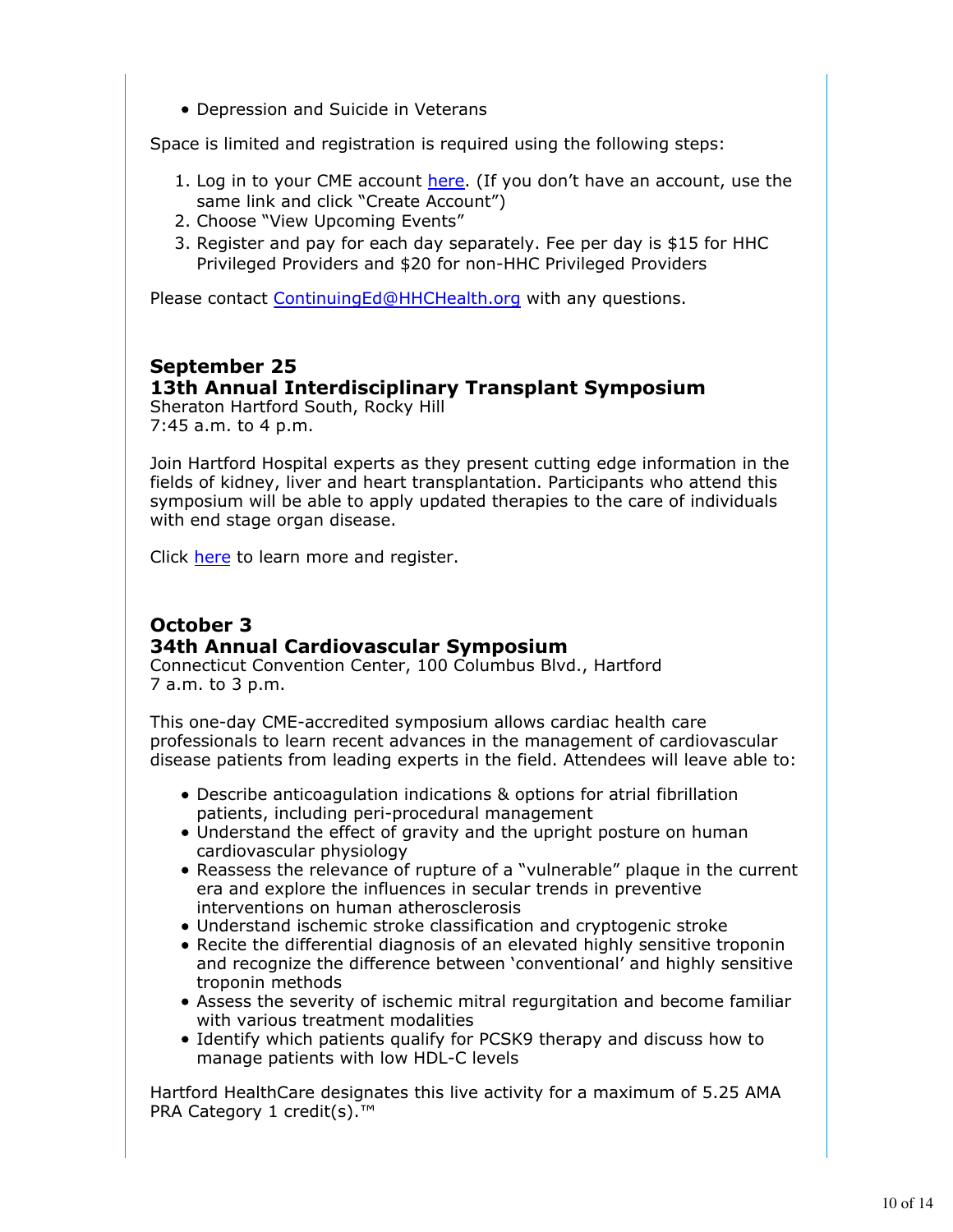Please visit www.hartfordcvsymposium.org for more information and to register.

# **Planning a CME Activity?**

- The CME department encourages program planners to begin the application process as far in advance of the CME activity as possible.
- Visit the HHC CME website to learn more about CME Offerings
- Click here to request an application today
- Contact continuinged@hhchealth.org to schedule a planning session

Back to Top

**For Your Information** *Other things you ought to know*

# **Did You Know?**

If you are paged and asked to call a five digit extension from outside the hospital, the first number of the extension offers a guide to which phone number you should call:

If you are paged to call:  $5.56$ 

|        | 5.xxxx the full number is: | 860.545.xxxx |
|--------|----------------------------|--------------|
| 2.xxxx |                            | 860.972.xxxx |
| 6.xxxx |                            | 860.696.xxxx |

### **New Inpatient Rehab Unit: Admission Criteria and How to Make a Referral**

Hartford Hospital will open the doors to its brand new 26-bed inpatient rehabilitation unit on Sept. 6. The intensive rehab offered on the unit will help patients who have suffered a severe illness or injury gain a greater level of independence and return to home with a better quality of life.

Patients must meet the following admission criteria:

- Require active and ongoing intervention of multiple therapy disciplines
- Require intensive rehab therapy program consisting of 3 hours of therapy per day at least 5 days per week
- Require close supervision by a rehabilitation physician
- Expected to actively participate in and benefit from the program
- Require an intensive and coordinated interdisciplinary team approach to the delivery of care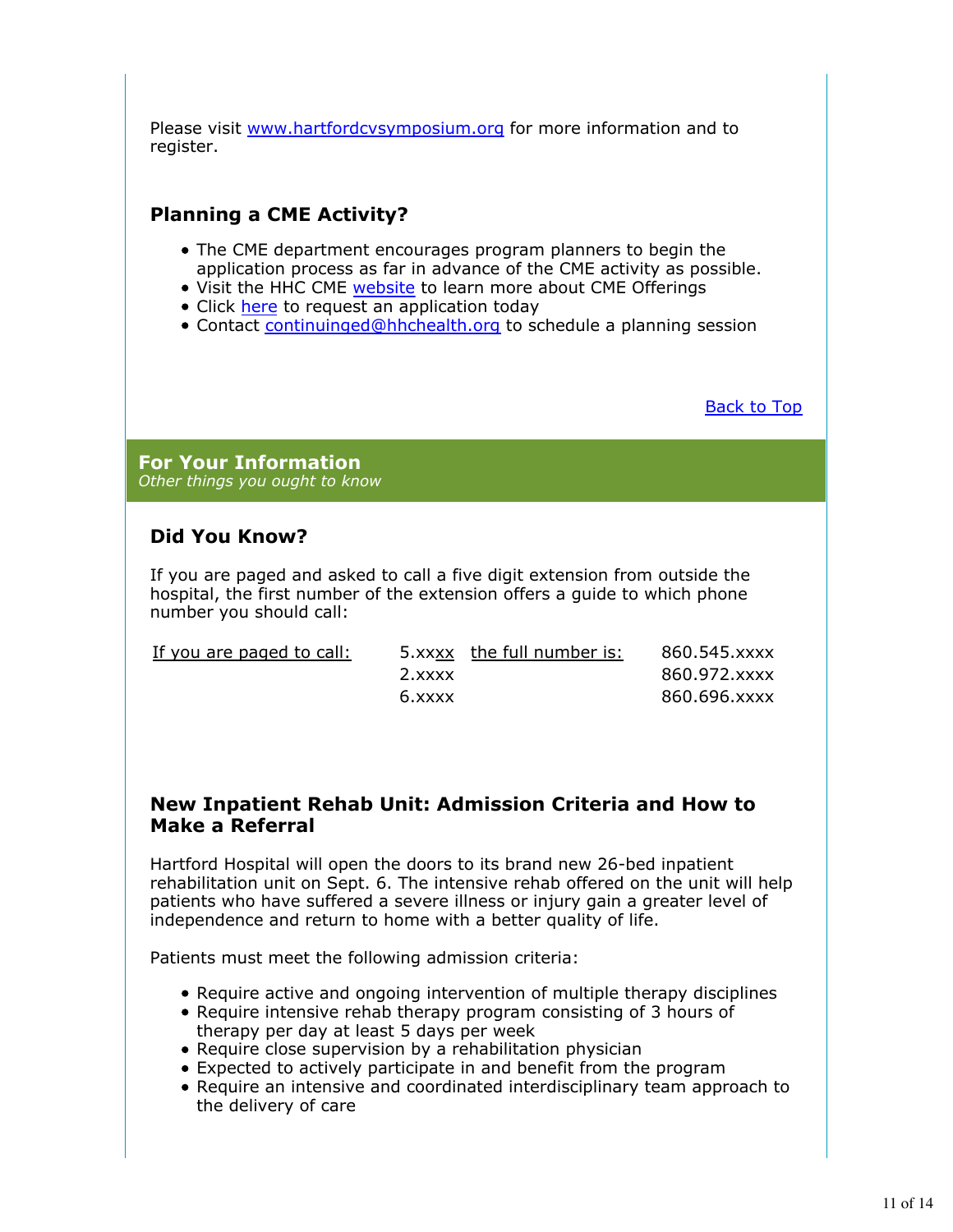Appropriate patients:

- Stroke
- Brain injury/spinal cord injury
- Neurological/neuromuscular disorder
- Multiple trauma
- Amputation
- Complex joint replacement surgery
- Cardiac/Pulmonary
- Deconditioned patient

Call 860.972.0990 to make an admission. Appropriate patients will be reviewed by the case coordinator, therapy team, nurse liaison and physiatrist.

### **Do you have patients requiring respite care during the summer months?**

Hartford HealthCare Independence at Home will care for patients while their caregiver takes a vacation or some well-deserved time off.

Independence at Home offers:

- Lifeline / emergency response units
- Personal Care Attendants (hourly care)
- Homemaking
- 24/7 Live-in care
- And more

Call us for details at 1.888.863.2771 or click here to view a flyer you can share with patients.

# **Help Patients Find You with "Find a Doc"**

The "Find a Doc" feature on our website is a great tool that helps patients locate our physicians. Patients search for a physician many ways – often directly by name, by a specialty, or by a targeted location. It's important that your profile is up to date and references everything you would want a prospective patient to know about you.

When you have a few moments, please check your profile by visiting www.hartfordhospital.org and click on "Find a Doctor." Then type in your name.

Requesting an update is quick and easy. Just click on the "Request a Change" button on the right-hand side of the page.

# **Need IT or EPIC Help?**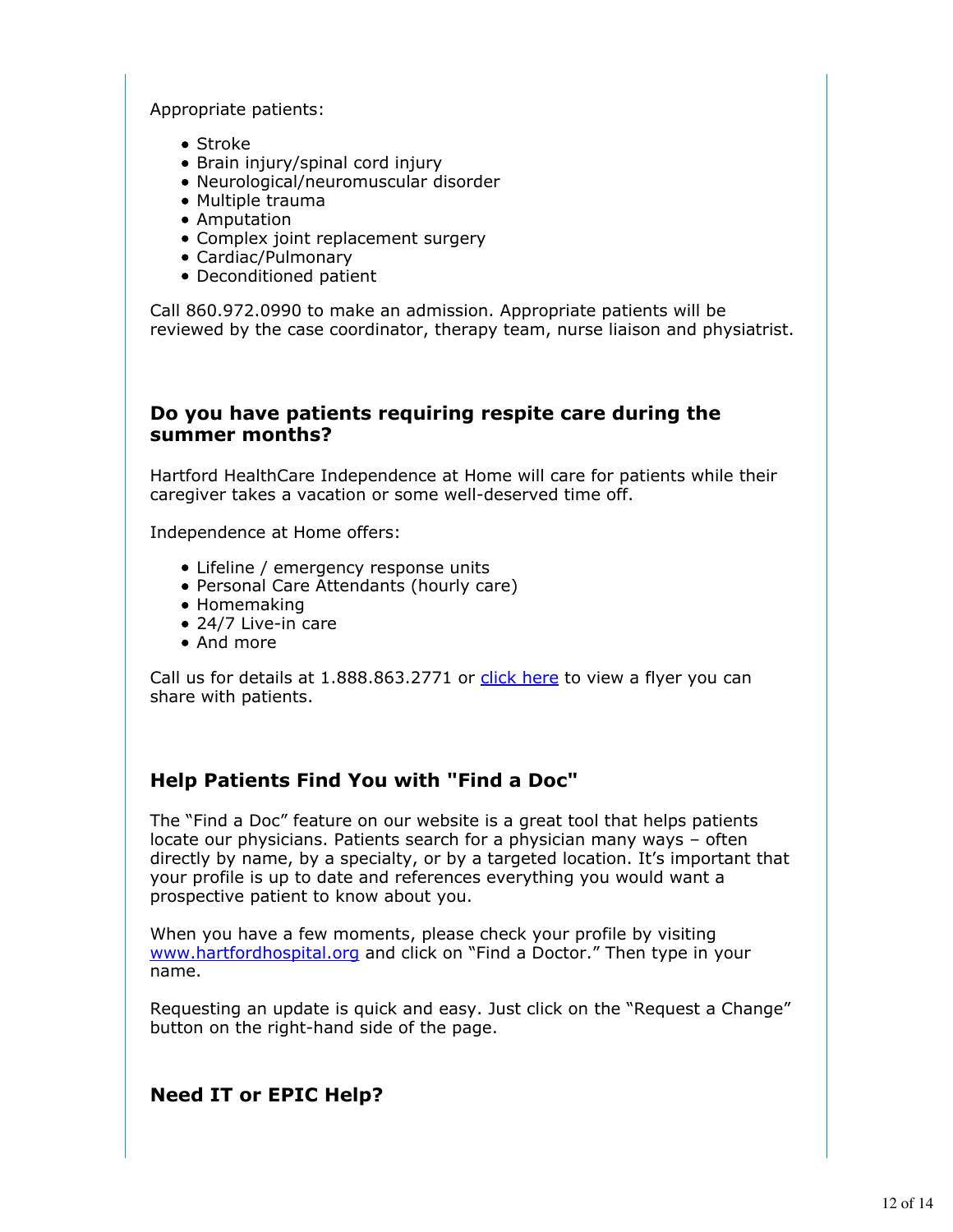If you need help with EPIC, the contact phone number is different from the number used for other information technology needs.

The Care Connect (EPIC) Help Desk can be reached at 860.972.EPIC or 2-EPIC (860.972.3742).

The IT Service Desk can be reached at 860.545.5699.

Back to Top

**In the News** *Media coverage, headlines and trends*

# **Healthcare Trends**

#### **Sniffles? Cancer? Under Medicare Plan, Payments for Office Visits Would Be Same for Both**

The Trump administration is proposing huge changes in the way Medicare pays doctors for the most common of all medical services, the office visit, offering physicians basically the same amount, regardless of a patient's condition or the complexity of the services provided.

Administration officials said the proposal would radically reduce paperwork burdens, freeing doctors to spend more time with patients. The government would pay one rate for new patients and another, lower rate for visits with established patients.

#### **Health systems look to mend fractured consumer experience**

When Terry Shaw's wife was still in a hospital bed recovering from a car accident, a nurse handed her a packet of discharge instructions several inches thick. The packet included recommendations to follow up with three physicians. But finding an outpatient neurologist who would treat a car accident patient was even difficult for Shaw, CEO of Adventist Health System.

#### **Over Half Of Patients And Families Hesitate To Raise ICU Safety Concerns, Study Finds**

Imagine you're in the intensive care unit at the bedside of your loved one, and you think you see a medical mistake — a wrong pill, an unwashed hand. Do you speak up? Even if you're afraid that might annoy or alienate the medical team?

It's a delicate question, and a new study out of Beth Israel Deaconess Medical Center — the first ICU study of its kind — documents just how delicate. The researchers surveyed more than 100 family members in the ICU and more than 1,000 online about whether they'd feel comfortable speaking up about various concerns.